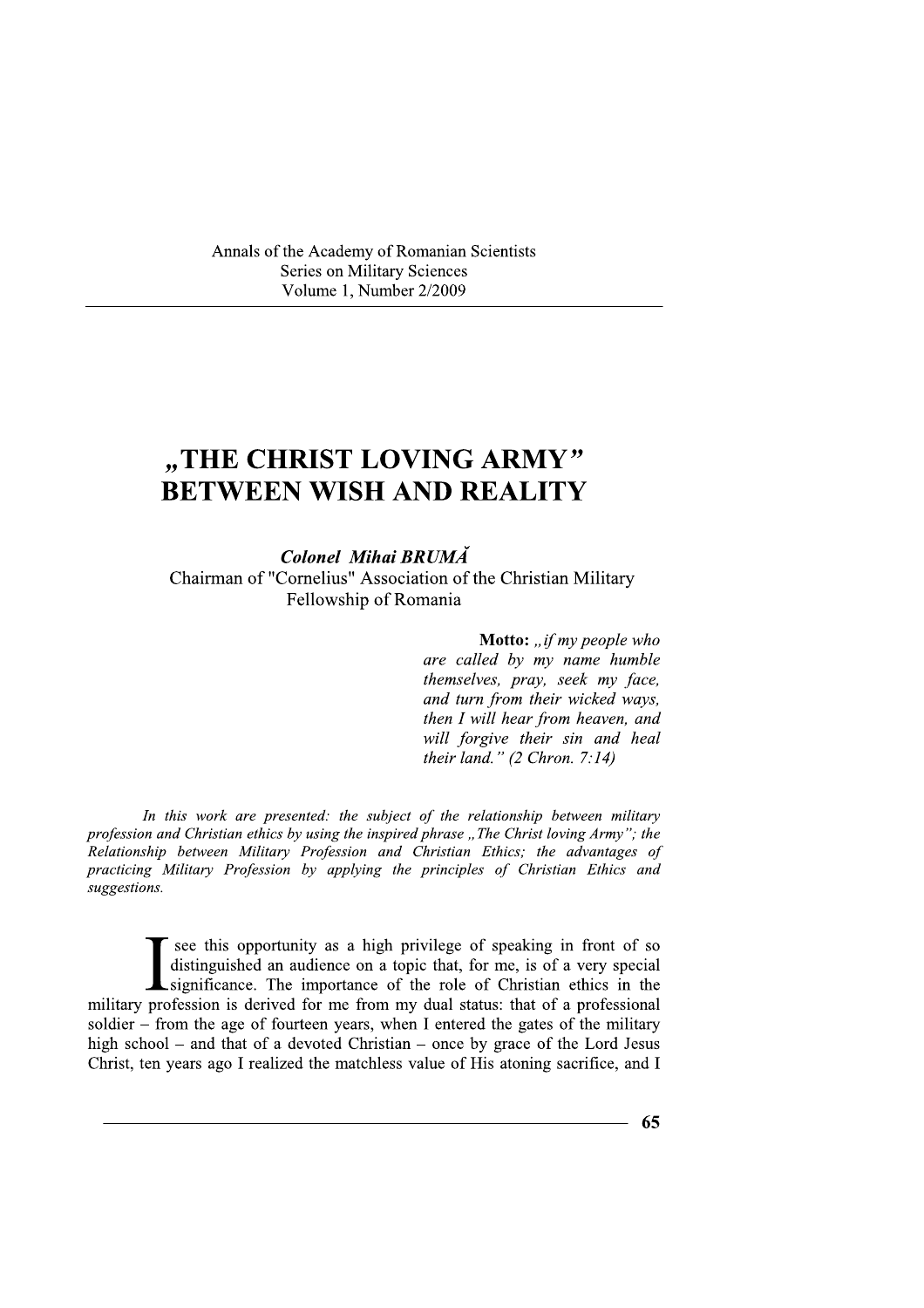took Christianity seriously, entering into the covenant commanded by Him, in order to live a life entirely devoted to fulfillment of His Will.

I will address the topic of the relationship between the military profession and Christian ethics by using the inspired phrase "The Christ loving Army" that, as you know, is the leit-motif of every prayer for the Armed Forces in the religious ceremonies conducted in our organization. I will try to identify the connections between its content and the reality of our everyday lives as soldiers.

In my approach I have used no other scientific tools to give weight to the assertions expressed, and thus persuade the audience, except the Holy Scripture, whose weight and authority I know is not disputed by anyone of the people present.

In addressing the issues related to this generous topic. I made two main assumptions: first – for the Christians in the Armed Forces, the main issue is not if a disciple of Christ can serve as a soldier or not, but rather how to serve in terms of the specific values of the Christian ethics; second – the Christian ethics can be fully manifest within a Christian character only.

## 1. The Relationship Between the Military Profession and the **Christian Ethics**

As a member of *The Christ loving Army*, and a soldier of Christ, I have always been very much concerned about the relationship between the military profession and Christian ethics. What did I find?

Seen as a profession in which one is dedicated to the defense of the homeland and the preservation of the constitutional order under the law, it would be hard to find in the Scriptures any teaching or doctrine consistent with the whole gospel of Christ, which restricts the practice of military profession by dedicated Christians or that is contrary to the requirements posed by the military profession. Neither John the Baptist<sup>1</sup> nor Jesus Christ<sup>2</sup> or Paul the Apostle<sup>3</sup> commanded or even suggested that a believer should give up practicing this profession. Instead, we can easily find commands and teachings for practicing it with justice and righteousness.

 $\frac{1}{1}$  <Soldiers also asked him, 'And we, what should we do?' He said to them, 'Do not extort money from anyone by threats or false accusation, and be satisfied with your wages.'> (Luke 3:14).

<sup>&</sup>lt;When Jesus heard this he was amazed at him, and turning to the crowd that followed him, he said. 'I tell you, not even in Israel have I found such faith'> (Luke 7:9).

<sup>&</sup>lt;sup>3</sup> 'In Caesarea there was a man named Cornelius, a centurion of the Italian Cohort, as it was called. He was a devout man who feared God with all his household; he gave alms generously to the people and prayed constantly to God' (Acts 10:1-2).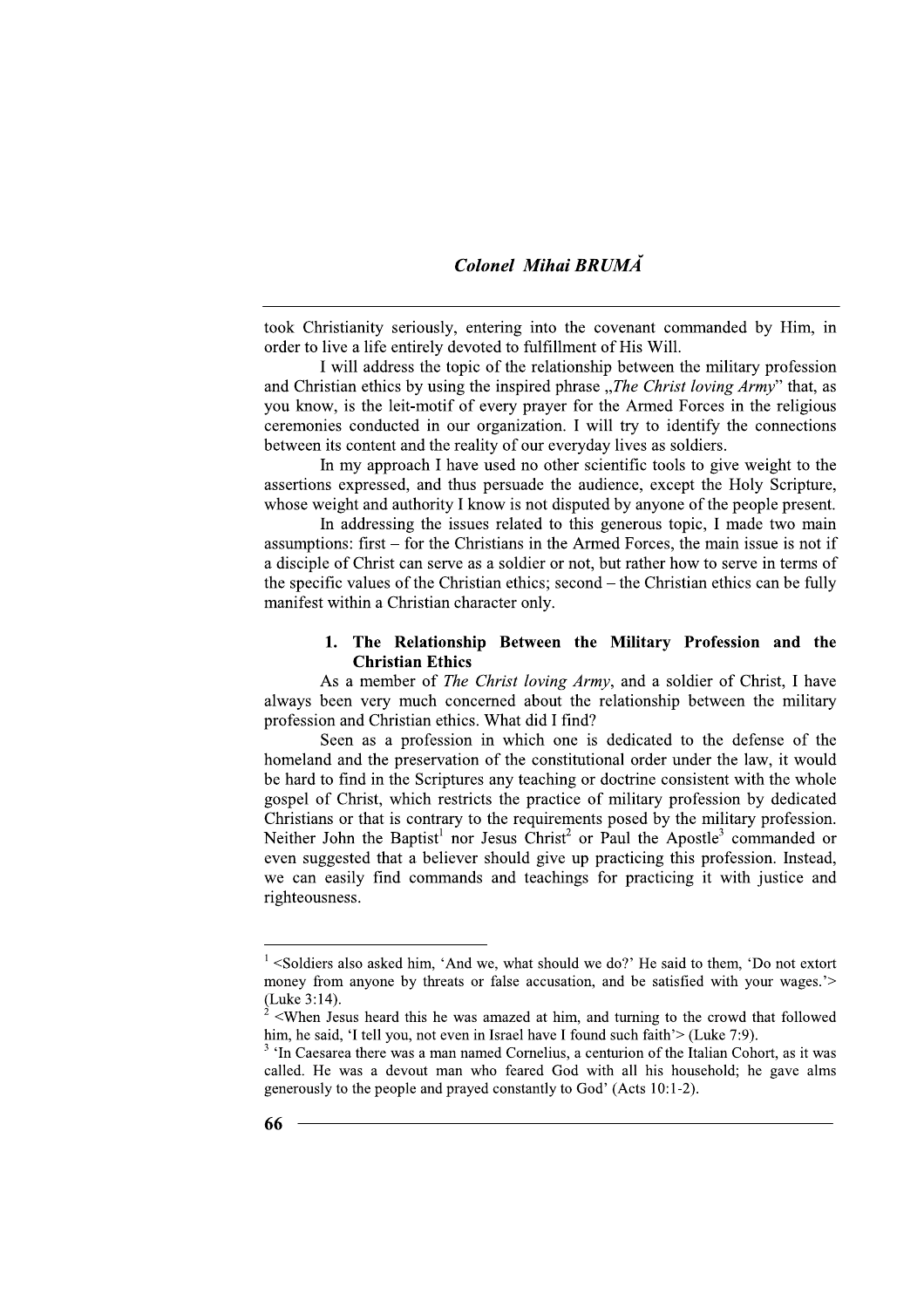# "THE CHRIST LOVING ARMY"BETWEEN WISH **AND REALITY**

Regarding the application of the requirements of Christian ethics in the military profession, we can say there is not any substantial incompatibility between the military profession and Christian ethics. What we can find instead are amazing connections and interdependencies. A good soldier can be a good Christian, but in order to be perfect, a soldier must be a Christian. This means, for instance, that the hazardous part of warfighting requires the favorable intervention of the divine power, which is more likely in the case of a Christian commander.

Meanwhile, most of the requirements of the military profession are enriched in the presence of a genuine Christian character. For example, the love for one's own country, courage and loyalty of a Christian soldier are deeper when accompanied by his trust in God. At the same time, the military profession can have a positive influence on some of the values of Christian ethics, which are amplified by the specific features of a professional soldier: discipline, determination, firmness, perseverance, etc. Thus, Christian traits such as faithfulness and obedience are very well understood by a soldier, who, by the daily practice of his occupation, knows how to be obedient and faithful in his relationships.

## 2. The Advantages of Practicing the Military Profession by Applying the Principles of Christian Ethics

Practicing the military profession in the light of the principles of Christian ethics in their entirety  $-$  according to the Scriptures - is beneficial for both that person and the organization.

Profitability coming for an individual from practicing the military profession by living authentic Christianity includes both career success on earth. and divine reward for a life given to Christ, in heaven. Given the promise of Christ on what the people who follow him will get  $4$ , we can be sure that both in this life and in the eternal one, those who faithfully practice Christian ethics will benefit.

The advantage for the military establishment resulting from the fact that its members carry out their work scrupulously respecting the scriptural precepts of faith is the special quality of human resources animated by these principles, with all the consequences arising from this: mission accomplished in parameters, optimal relationships, efficient use of resources, high morale, etc. In this regard, most of us know too well the case of the faithful Christian conscripts in the Armed

<sup>&</sup>lt;sup>4</sup> 'And everyone who has left houses or brothers or sisters or father or mother or children or fields, for my name's sake, will receive a hundredfold, and will inherit eternal life' (Matthew 19:29).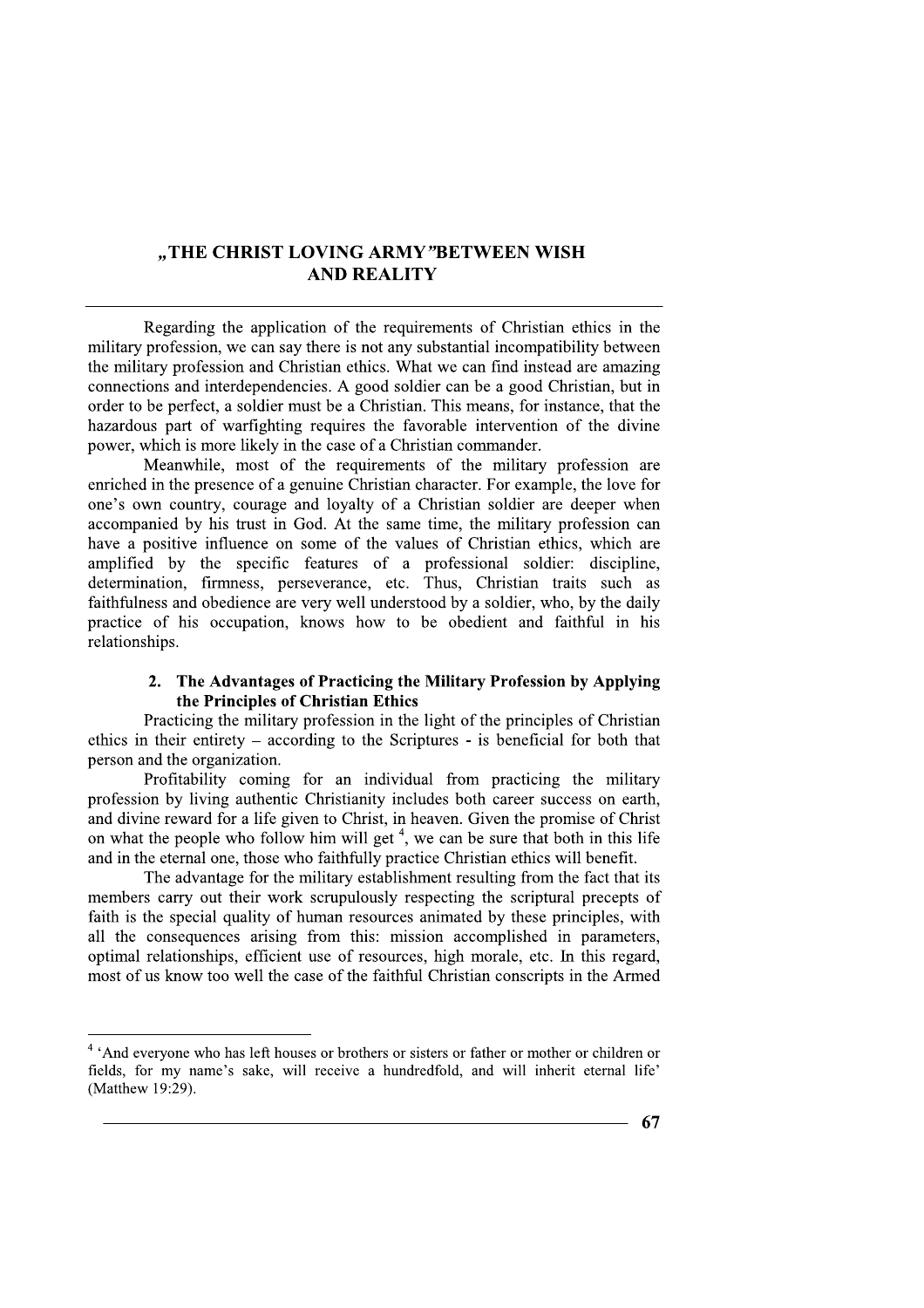Forces of the Communist period of our history, which were assigned with priority tasks of great responsibility, that required discipline and unconditional obedience.

It is also expected that, at the organizational level, God intervene in His providence and bless the Armed Forces, due to the prevalence of men fearful of Him, in the command corp and the troops.

## 3. "The Christ Loving Army"

a. Wish

The wish expressed by the phrase "The Christ Loving Army" can be briefly explained in terms defining the place that the love for Christ, the greatest command in the Law<sup>5</sup>, holds in the hearts and minds of the Armed Forces members. To this end, the love for Christ ought to be the supreme value and as such, it determines and supports all others moral values. From this position, as the supreme moral value in the military, it motivates each or at least the overwhelming majority of its members to adopt a behavior and to shape a character of Christians living the lofty ethical values required by the commands of Christ<sup>6</sup>. This love is so strong that it takes practical action to express in deeds. Thus, it does not stay at the top of a wish list, a beautiful metaphor, just a word which is hollow to most. Instead, it can be seen in the deeds of each and every moment, in the results obtained in carrying out the routine and special tasks, in the level of discipline and morale, the quality of interpersonal relations, the degree of cohesion among groups, the effectiveness of spending the funds, the prestige of the institution, and many others.

### b. Reality

What is the reality? There are no studies, even polls on the correspondence between the wishes coming from the phrase "The Christ Loving Army" on the one hand, and the reality "in the field" - as we, the soldiers would say - on the other. Though we could use mainly our personal experience as well as the statistics on various indicators of the Armed Forces' performance for annual plans, the status and nature of crimes, or any other data and information that reflect the real state of the organization. But since most of the data are at least for internal use, sometimes highly classified, we can only use what constitutes a common heritage for the military personnel, that is what is found in the common conscience, the non systematic one.

As members of these Armed Forces, we know quite well how, first

 $5$  <Teacher, which commandment in the law is the greatest?' He said to Him, "You shall love the Lord your God with all your heart, and with all your soul, and with all your mind.> (Mathew 22:36.37).

 $\delta$  'If you love me, you will keep my commandments.' (John 14:15).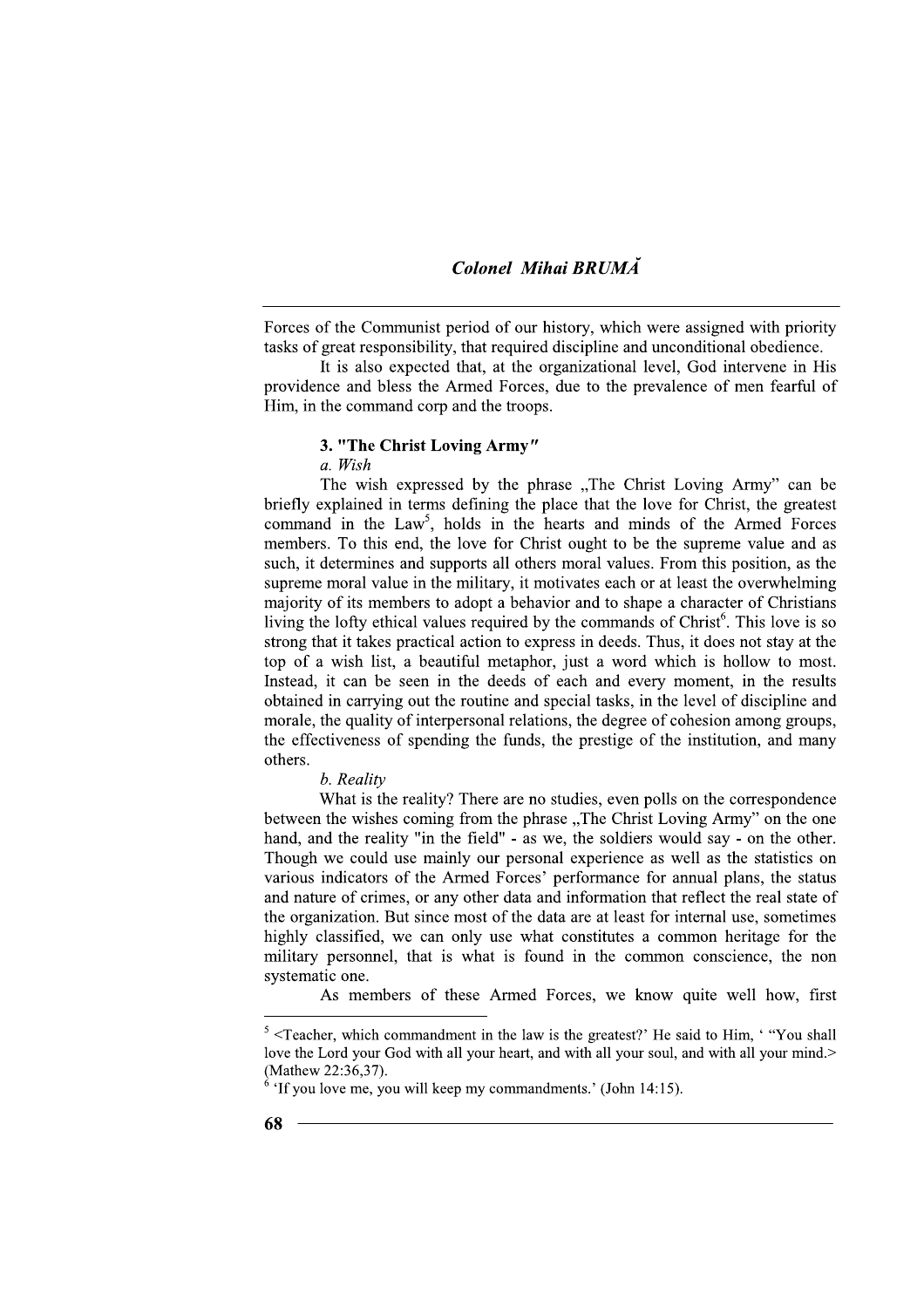# "THE CHRIST LOVING ARMY"BETWEEN WISH **AND REALITY**

ourselves and, second, our comrades love Christ. We know the place held by the love of Christ in the assembly of all the values that determine the way we practice our profession. We know what role our relationship with Christ has, the principles of Christian ethics in making decisions to act in one way or another, to fulfill our duties according to a named professional standard or another, more or less right, "as working for The Lord"<sup>7</sup>, or to work for the eyes of the boss, etc., etc. We know how many obstacles stand in our way and impede the love of Christ if / how much there to motivate most of our actions taken professionally and not only, what factors intervene and prevent this love to be born, grow and to manifest fully.

If we seek to understand where this started fom, we would easily find out that everything comes with *the lack of knowledge of God*. Christ himself said that religious people of His time were confused when they came to practical matters of faith because they knew neither the Scriptures nor the power of God<sup>8</sup>. This lack of knowledge which Hosea the profet pointed out when saying it leads people to ruin<sup>9</sup> is determined, in most cases, by non systematic, wrong or partial information coming from the use of uncertain, incomplete, distorted sources or by the lack of *information* that comes from carelessness or  $/$  and the prevalence of other priorities. In this way, the lack of knowledge of the Scripture as well as of the power of God leads to a faith based on empiricism, to a mixture of the apostles teaching with profane myths, old wives' tales<sup>10</sup>, and with pagan customs, to superstitions and many other nonbiblical representations of the deity, and even to lach of belief and atheism.

*Weak Christian beliefs* arising from the lack of knowledge of God lead to lack of trust in the power, providence and God's reward for those who faithfully follow Him, and hence the *lack of motivation* for loving and following Christ. Therefore, even if in certain situations I know with certainty what is right, ethical and Christian, I have not the power to fulfill it because I lack the power source. which comes through a living faith in the One who died and was resurrected and sits at the right hand of The Father to intercede<sup>11</sup> and help those who obey and stay firm in hope.

Other obstacles that stand against the manifestation of love of Christ in our lives as Christian soldiers are the *lack of alertness* regarding our thoughts, words,

<sup>&</sup>lt;sup>7</sup> 'Whatever your task, put yourselves into it, as done for the Lord and not for your masters' (Colossians 3:23).

<sup>&</sup>lt;Jesus answered them, 'You are wrong, because you know neither the scriptures nor the nower of  $\text{God.} > (\text{Mathew } 22:29)$ 

<sup>&#</sup>x27;My people are destroved for lack of knowledge'. (Hosea 4:6).

<sup>&</sup>lt;sup>10</sup> 'Have nothing to do with profane myths and old wives' tales. Train yourself in godliness  $(1$  Tim 4:7)

It is Christ Jesus, who died, yes, who was raised, who is at the right hand of God, who indeed intercedes for us'. (Rom 8:34).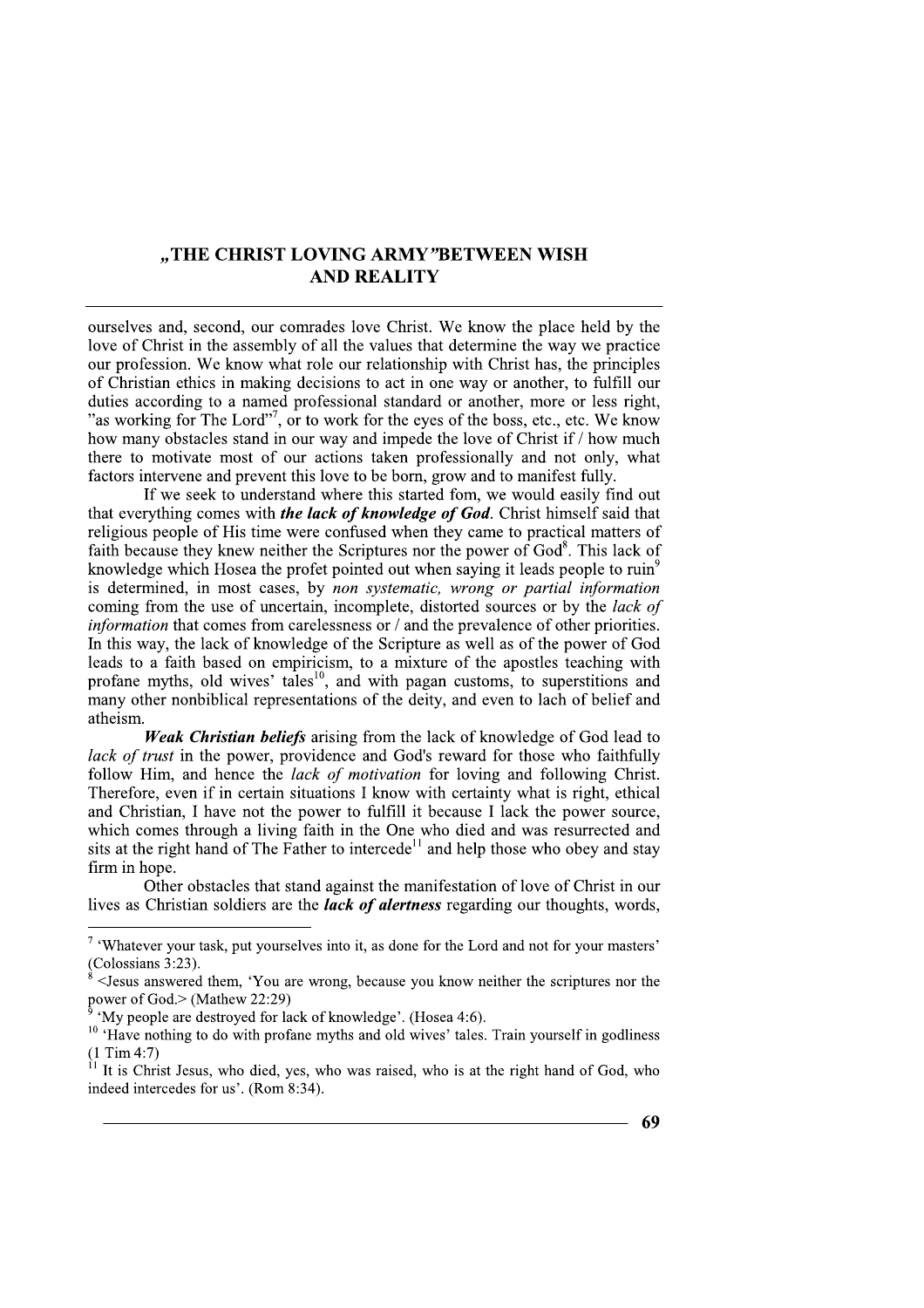deeds and actions; *inappropriate company* for a Christian; *imitation without a proper discrimination* - limiting the practice of a living faith commanded by our Savior and holy apostles, at a minimum of rites and rituals undertaken by imitation, which often are lacking fervor, immovable confidence, strengthened by the Holy Spirit, into the One who is the Light of the world, so that if someone follows Him to stop walking in darkness, but have "the light of life" (John 8:12).

## 4. Suggestions

Given the situation briefly described above, the question is whether we need to do something about it, and, if the answer is yes, what shall we do? In my opinion, we as soldiers, people who look for solutions and take action as soon as they meet a problem, should do something. In particular, our love for people "in truth and action" (1 John 3:18), and also our individual and common interests urge us, in this case not sit passively in front of the state of affairs presented. I think it is time to open our hearts and not to let ourselves be deceived to believe that we are very well if we are baptized according to our national religious tradition, we marry at the church and we are led on the last journey according to a specific ritual and, moreover, participate in worship services on holidays, and even do some good deeds, less often or more often as it seems appropriate to us.

Christian ethics, as well as the whole faith in Christ means living according to the truth revealed to us by His death and resurrection. Living and working principles expressed by the precepts of Christian ethics cannot be applied separately from the other elements of Christian faith. Therefore, only a true Christian can apply them in their entirety, by the grace of God. The truth about our Christian ethics requirements described in the pages of the Holy Scripture, and through perseverance in prayer, the Holy Spirit reveals to us the meaning of the Divine Word, its application to our practical lives, both as soldiers and as people in general and help us in applying it into our everyday life. The initial condition is to seek it wholeheartedly<sup>12</sup>. Then, what we receive, to live with faithfulness and determination by continuing to ask and receive more from The One who is infinite in all His attributes, the eternal God.

Identification of our primary need for God both as individuals, and as an organization, looking at the very source - the inspired Word of God, Holy Scripture - the link with the people of God, experiencing God's power through trust and action based on His promises and commandments, dispensing with formalism and superficiality in favor of authenticity and depth in relationship with God, giving the appropriate priority to the spiritual things are only some of the ways that we can

<sup>&</sup>lt;sup>12</sup> 'When you search for me, you will find me; if you seek me with all your heart, I will let you find me, says the LORD, and I will restore your fortunes and gather you from all the nations and all the places where I have driven you, says the LORD' (...) (Jer.29:13,14).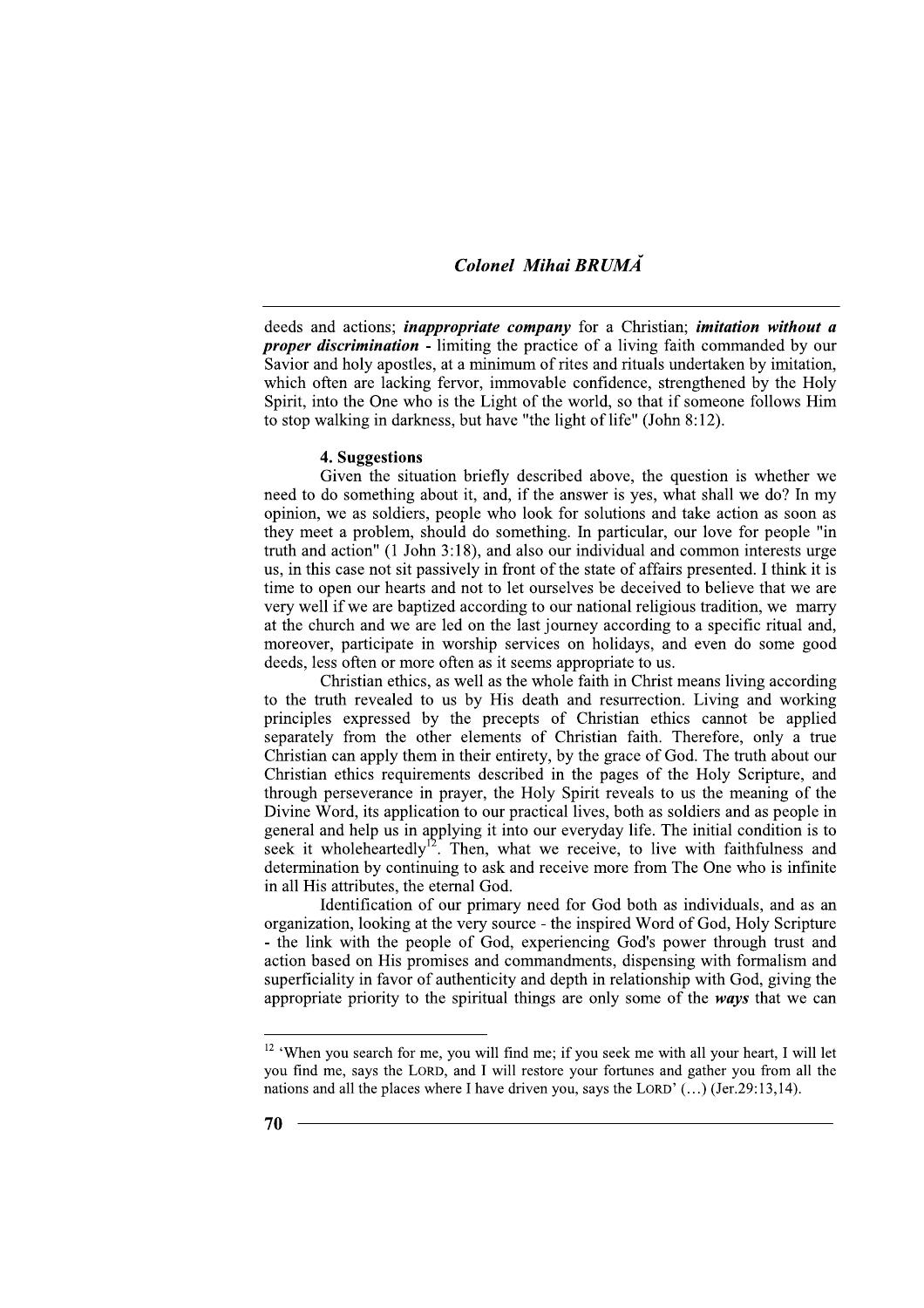# "THE CHRIST LOVING ARMY"BETWEEN WISH **AND REALITY**

use to get out of the current state to a higher level of practicing the military profession in terms of the values specific to the Christian ethics.

As I am fully convinced of the possibility, compatibility and benefits of practicing military profession in the light of the requirements of the Christian ethics. I believe that it is time to think and put in place a set of actions and measures to achieve the following goals:

\*Raising awareness of the Armed Forces' personnel of their need for God and developing their motivation for the knowledge of  $Truth^{13}$ .

\*Increasing the level of knowledge of the person of Jesus Christ, of His commandments as well as of the fundamental Christian doctrines;

\*Developing personal decision-making and identifying specific ways to practice the military profession in terms of Christian ethics;

❖ Building and developing a Christian character of every person in the Armed Forces who declares himself as a Christian.

I believe that the following *actions* will contribute to achieving the above mentioned goals:

❖ Establishing an annual national day of fasting and prayer for the Armed Forces' personnel:

\*Instituting the annual conference at the Ministry of Defense level with the subject "The Military Profession and Christian Ethics";

❖ Encouraging individual and group efforts for a solid Christian education and for transforming Christian beliefs into action; increasing the actions organized into the military institutions, through:

- o Establishing an annual training program for the Christian personnel, under the guidance of the chaplains or other qualified people:
- Instituting the information and discussion process on the  $\circ$ relationship between the military profession and Christian ethics through conferences, symposia, debates, etc. at the officers' clubs;
- Establishing Christian fellowship and prayer groups at the officer's  $\circ$ clubs:

\*Introducing Morals in the military students' curricula;

❖ Editing a Christian magazine for the Christian personnel in the military.

## **6. Conclusions**

The Christian ethics principles fit very well with the practice of the military profession, as there is no significant incompatibility; moreover, we can easily identify their interdependence and mutual conditioning. Meanwhile, the

 $13$  < Jesus said to him, 'I am the way, and the truth, and the life. No one comes to the Father except through me. $>$  (John 14:6).